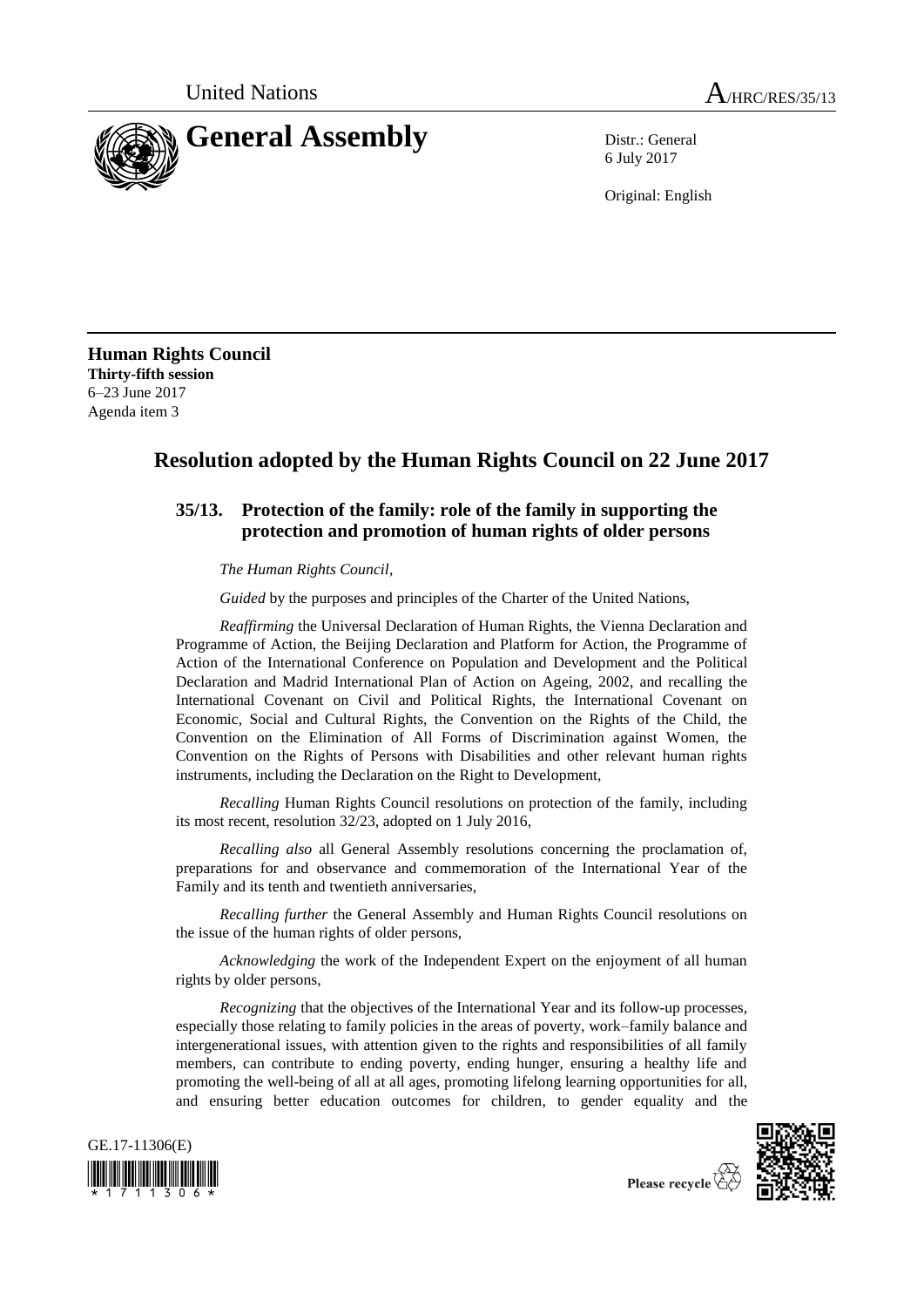empowerment of all women and girls, and to the full enjoyment by older persons of all human rights and fundamental freedoms, as part of an integrated and comprehensive approach to development,

*Reaffirming* that the family, as the fundamental group of society and the natural environment for the growth and well-being of all its members, should be afforded the necessary protection and assistance so that it can fully assume its responsibilities within the community,

*Affirming* that everyone has the right to a standard of living adequate for the health and well-being of himself or herself and of his or her family, including food, clothing, housing and medical care and necessary social services, and the right to security in the event of unemployment, sickness, disability, widowhood, old age or other lack of livelihood in circumstances beyond his or her control,

*Recognizing* the potential contribution of the family to society, national development and the achievement of major objectives of every society and of the United Nations, and noting with concern that such a contribution continues to be underestimated,

*Recalling* that the pledge made by all States with the adoption of the 2030 Agenda for Sustainable Development<sup>1</sup> to leave no one behind involves addressing inequality and discrimination, and provides an opportunity to tackle inequities faced, inter alia, by older persons, especially those who are marginalized or in vulnerable situations, and their families,

*Recognizing* the essential contribution that older persons can continue to make to the functioning of societies and towards the implementation of the 2030 Agenda if adequate guarantees are in place,

*Welcoming* the holding of the intersessional seminar on the protection of the family and disability,

1. *Reaffirms* that the family is the natural and fundamental group unit of society, and is entitled to protection by society and the State;

2. *Also reaffirms* that States have the primary responsibility to promote and protect the human rights and fundamental freedoms of all individuals, including older persons, and stresses the fundamental importance of full respect for human rights and fundamental freedoms of all the members of the family, including older persons;

3. *Stresses* the primary responsibility of States in promoting, providing and ensuring access to basic social services for older persons, bearing in mind their specific needs, and to this end underlines the need to work together with local authorities, civil society, including non-governmental organizations, the private sector, volunteers and voluntary organizations, older persons themselves and associations for and of older persons, as well as families and communities;

4. *Recognizes* the challenges related to the enjoyment of all human rights that older persons face in areas such as prevention of and protection against violence and abuse, social protection, food and nutrition, housing, employment, legal capacity, access to justice, health services, including physical and mental health support, and long-term and palliative care services, and that those challenges require in-depth analysis and action to better address them;

 $1$  General Assembly resolution 70/1.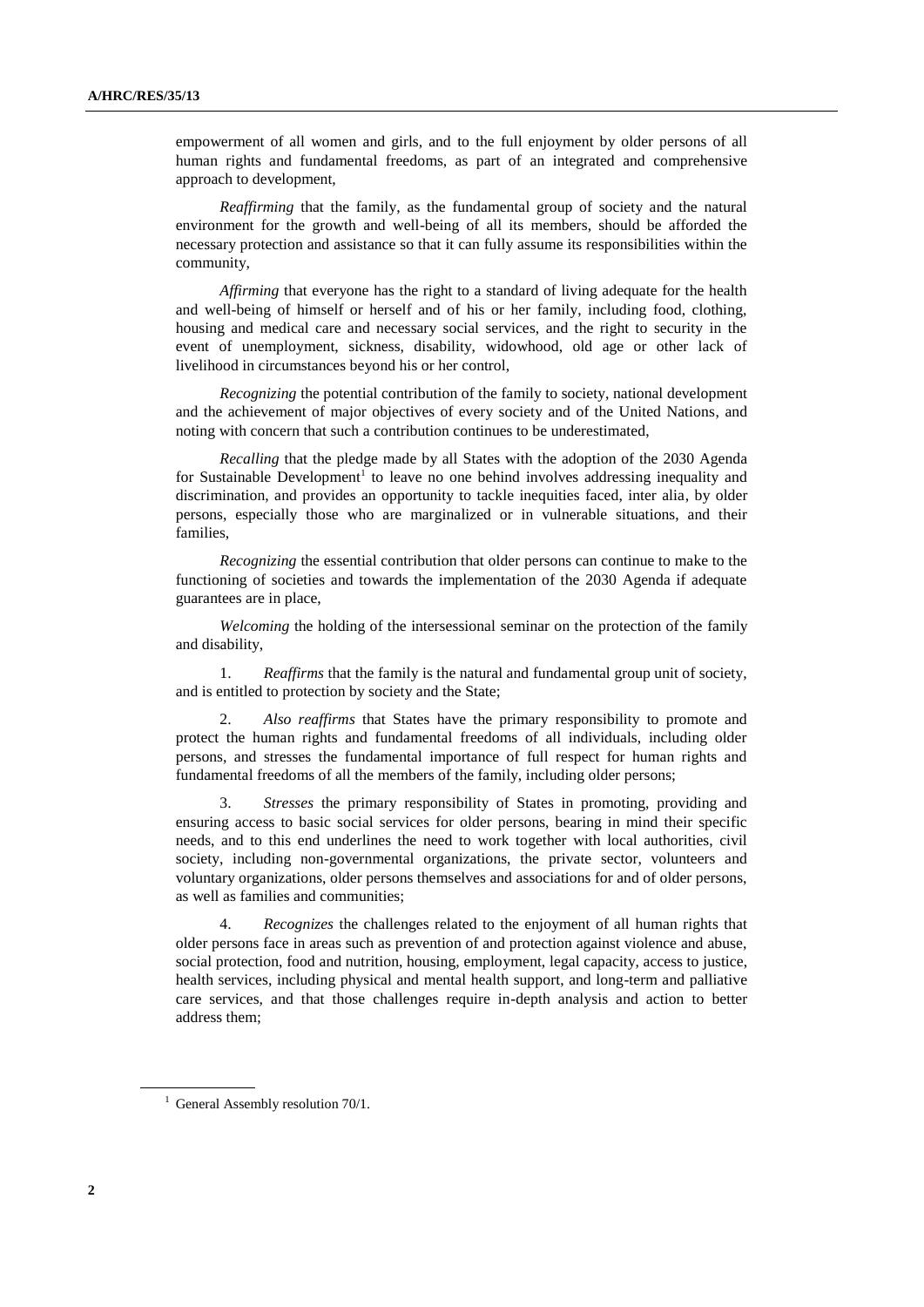5. *Reiterates* the call for all States to empower older persons to fully and effectively participate in the economic, political and social lives of their societies;

6. *Emphasizes* the importance of protecting and promoting the human rights of older persons, and urges States to integrate the promotion of and respect for the human rights of older persons into their respective national development frameworks, taking into account those marginalized and in the most vulnerable situations, to ensure that no one is left behind and that those furthest behind are reached first;

7. *Reaffirms* the Addis Ababa Action Agenda of the Third International Conference on Financing for Development,<sup>2</sup> an integral part of the 2030 Agenda for Sustainable Development, in which it is recognized that investing in older persons is critical to achieving inclusive, equitable and sustainable development for present and future generations, and the vital importance of promoting and protecting the rights of all and ensuring that no one is left behind;

8. *Recognizes* the positive impact that policies and measures to support families and protect them from poverty, exclusion, violence and involuntary separation can have on protecting and promoting the human rights of their members, including those of older persons, and on achieving equality between women and men and girls and boys, empowering women and girls, and enhancing protection against violence, abuses, sexual exploitation, the worst forms of child labour, and harmful practices, while bearing in mind that violations and abuses of the human rights and fundamental freedoms of family members adversely affect families and have a negative impact on efforts aimed at protecting the family;

9. *Also recognizes* that neglect, abuse and violence against older persons takes many forms – physical, psychological, emotional, financial – and occurs in every social, economic, ethnic and geographic sphere, including within the family, and calls upon States to, inter alia, enact legislation and strengthen legal efforts to eliminate elder abuse; and educate and sensitize professionals and the general public on violence and abuse of older persons, its various characteristics and causes, and protection of and respect for their human rights and needs;

10. *Further recognizes* that older women face a greater risk of physical and psychological abuse due to discriminatory societal attitudes and the non-realization of their human rights, and that some harmful traditional and customary practices result in abuse and violence directed at older women, often exacerbated by poverty and lack of access to legal protection;

11. *Stresses* that equality between women and men, and equal participation of women in employment, public life and decision-making, as well as shared parental and household responsibilities, are essential elements of family policies;

12. *Recognizes* that the family, while respect for the rights of its members is ensured, is a strong force for social cohesion and integration, intergenerational solidarity and social development, and that the family plays a crucial role in the preservation of cultural identity, traditions, morals, heritage and the values system of society;

13. *Conscious* that families are sensitive to strain caused by social and economic changes, expresses deep concern that conditions have worsened for many families owing to consequences of economic and financial crises, lack of job security, temporary employment and lack of regular income;

 $2$  General Assembly resolution 69/313, annex.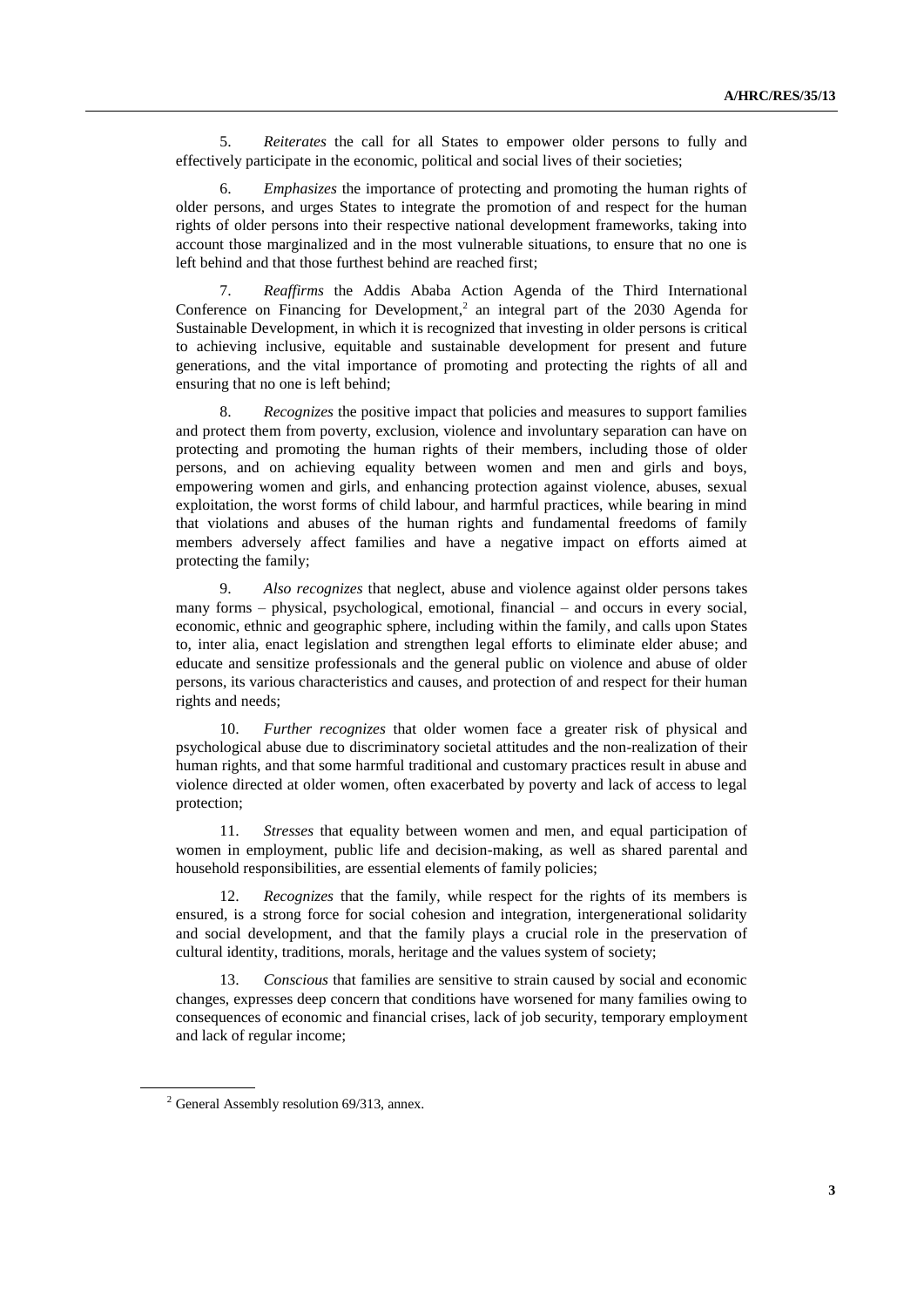14. *Recognizes* that the family unit is facing increasing vulnerabilities and pressures, and notes that, inter alia, single parent-headed households, child-headed households, families with members with disabilities and intergenerational households might be particularly vulnerable to poverty and social exclusion, and resolves to pay particular attention to them, while bearing in mind that a considerable proportion of households worldwide are headed by women and many other households are dependent on female income, and that female-maintained households are very often among the poorest because of wage discrimination;

15. *Remains convinced* that older persons, including those with disabilities, and their family members should receive the protection and assistance necessary to achieve the full and equal enjoyment of human rights by every person;

16. *Highlights* the role of families in supporting their members, including older persons, and recognizes their potential in contributing to the protection and promotion of older persons among their members;

17. *Stresses* that families remain the first and most immediate environment where older persons can develop their potential and enjoy a fulfilling life, and that the realization of the human rights of older persons can be deeply affected by the quality of life and the support and assistance provided to them, including through access to a range of support services that are responsive to individual choices, wishes and needs;

18. *Affirms* that older persons have equal rights with respect to family life, and that States should realize these rights and prevent the concealment, abandonment, neglect and segregation of older persons and undertake to provide early and comprehensive information, services and support to older persons and their families;

19. *Emphasizes* that consultation with older persons is essential in the formulation and adoption of legislation and policies relating to their specific needs and concerns;

20. *Encourages* States to increase efforts to raise awareness of the Madrid International Plan of Action on Ageing, 2002, including by promoting and supporting initiatives to advance a positive public image of older persons and their multiple contributions to their families, communities and societies and by working with the respective international, regional and national bodies and mechanisms, as appropriate;

21. *Also encourages* States to continue their efforts to implement the Madrid Plan of Action and to mainstream the concerns of older persons into their policy agendas, bearing in mind the crucial importance of intergenerational family interdependence, solidarity and reciprocity for social development and the realization of all human rights of older persons, and to prevent discrimination against older persons and provide social integration;

22. *Recognizes* the importance of strengthening intergenerational partnerships and solidarity, and in this regard calls upon Member States to promote opportunities for voluntary, constructive and regular interaction between generations in the family, the workplace and society at large;

23. *Encourages* States and non-governmental bodies to establish social and care services to support the whole family and individual carers when there are older people at home and to implement such measures, especially for low-income families, to be able to care for the older people at home;

24. *Recognizes* the potential of older persons as leaders in the family and community for education, communication and conflict resolution;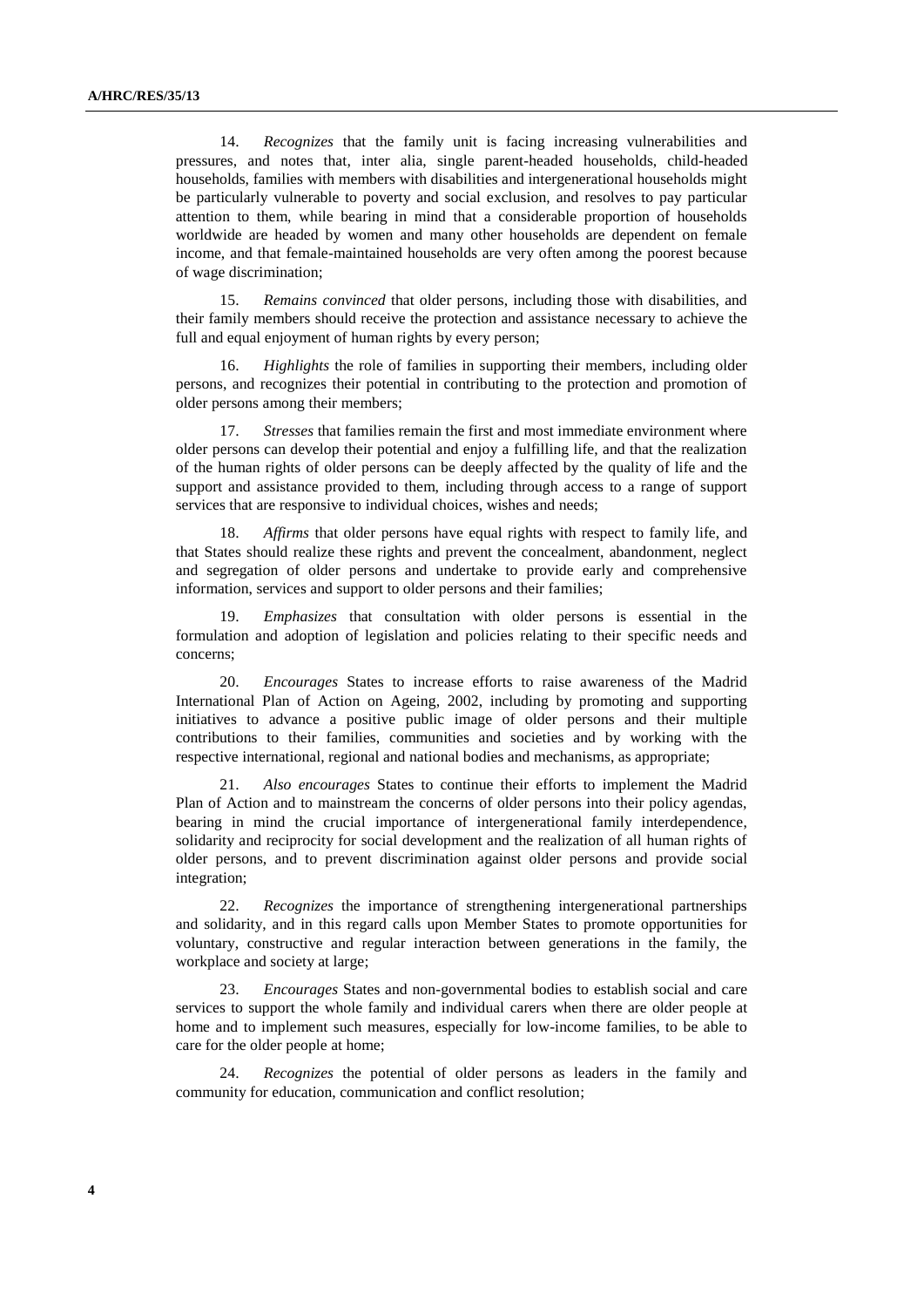25. *Stresses* the need for States to adopt immediate, effective and appropriate measures aimed at raising awareness throughout society, including at the family level, regarding older persons, with a view to fostering respect for their rights and dignity;

26. *Urges* States, in accordance with their respective obligations under international human rights law, to provide the family, as the natural and fundamental group unit of society, with effective protection, support and assistance, and encourages States in this regard to take, as appropriate, relevant effective measures to the maximum of their available resources;

27. *Recognizes* the important role of civil society, including organizations of older persons and their families, national human rights institutions, research institutes and academia, in advocacy, promotion, research and policymaking and, as appropriate, the evaluation of family policy development and capacity-building;

28. *Also recognizes* that the family unit plays a key role in social development, and as such should be strengthened and attention paid to the rights, capabilities and responsibilities of its members, and invites States, the organizations of the United Nations system and all other relevant stakeholders to take into account the role of the family as a contributor to sustainable development and the need to strengthen family policy development in their ongoing efforts to achieve the internationally agreed development goals, including the 2030 Agenda;

29. *Invites* the United Nations High Commissioner for Human Rights, the treaty bodies, relevant special procedure mandate holders and other relevant international and regional human rights mechanisms, within their respective mandates and competence, to pay due attention in their work to the implementation by States of their obligations under relevant provisions of international human rights law to provide protection and support to the family as the natural and fundamental unit of society;

30. *Decides* to convene, with the support of the High Commissioner, before the thirty-eighth session of the Human Rights Council, a one-day intersessional seminar on the impact of the implementation by States of their obligations under relevant provisions of international human rights law with regard to the protection of the family on the role of the family in supporting the protection and promotion of the human rights of older persons, and to discuss challenges and best practices in this regard, with the participation of Member States and other relevant stakeholders, including national human rights institutions, academic experts and civil society organizations;

31. *Requests* the High Commissioner to present a report on the seminar, in the form of a summary, to the Human Rights Council at its thirty-ninth session;

32. *Decides* to remain seized of the matter.

*35th meeting 22 June 2017*

[Adopted by a recorded vote of 30 to 12, with 5 abstentions. The voting was as follows:

## *In favour*:

Bangladesh, Bolivia (Plurinational State of), Botswana, Burundi, China, Congo, Côte d'Ivoire, Cuba, Ecuador, Egypt, El Salvador, Ethiopia, Ghana, India, Indonesia, Iraq, Kenya, Kyrgyzstan, Mongolia, Nigeria, Paraguay, Philippines, Qatar, Rwanda, Saudi Arabia, South Africa, Togo, Tunisia, United Arab Emirates, Venezuela (Bolivarian Republic of)